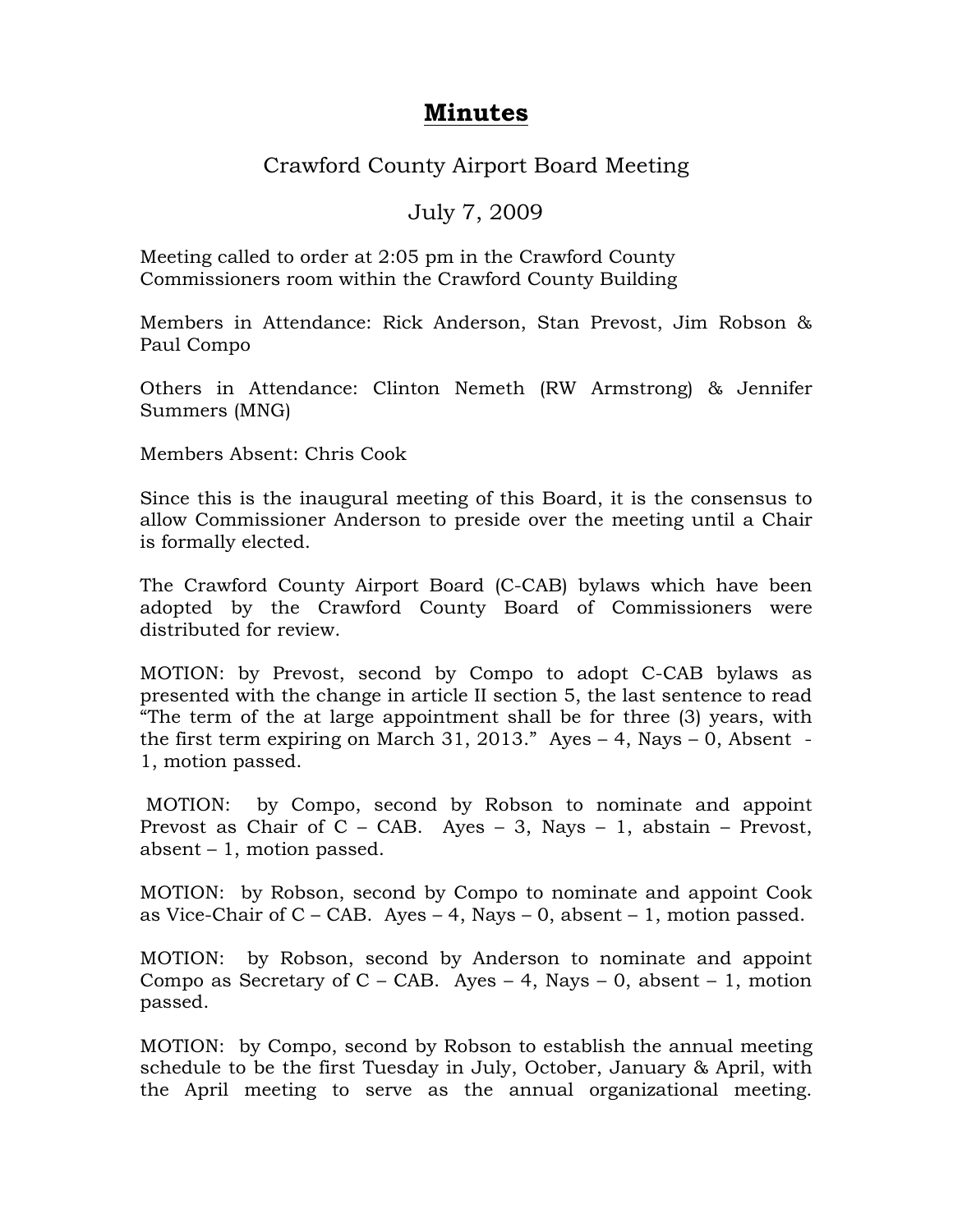Meetings will begin at 2:00 pm and be held in the Crawford County Building unless determined otherwise. Ayes  $-4$ , Nays  $-0$ , absent  $-1$ , motion passed.

Nemeth discussed and explained the long range plan for capital expenditures along with FAA funding for general aviation airports in Michigan.

MOTION: by Robson, second by Anderson to create the office of Treasurer and appoint Compo to that position with the following description "The Treasurer shall receive and disburse all funds of the C-CAB and shall maintain the funds in one or more banks located in Crawford County. The Treasurer shall provide an accounting of all funds at each meeting of the C-CAB. The C-CAB by resolution may set policies regarding any desired requirements for two signatures on checks and the dollar thresholds for such, as well as authorizing the Chairperson or other Officer to disburse funds. Such policies may include provisions for a petty cash or similar incidental expenses fund." Ayes  $-4$ , Nays  $-0$ , absent  $-1$ , motion passed.

by Anderson, second by Robson to approve the bylaw MOTION: amendment (Article VI, Section 4) adding a new paragraph reading "A member may attend a meeting by physical presence or by telephonic presence, as long as the meeting is conducted with an adequate speakerphone so that all members can communicate effectively with all other members and that any members of the public who are physically present can hear and understand the deliberations. Members must be physically present in order to be counted in the establishment of a quorum. Telephone charges for such meetings shall be borne by the C-CAB either directly or by reimbursement to the remote member". Ayes – 4, Nays  $-0$ , absent  $-1$ , motion passed.

MOTION: by Compo, second by Anderson to approve the bylaw amendment (Article VI, Section 6) identifying Robert's Rules of Order Newly Revised, latest edition, to be the governing source of parliamentary procedure. Ayes  $-4$ , Nays  $-0$ , absent  $-1$ , motion passed.

by Robson, second by Compo to approve the bylaw MOTION: amendment (Article VI, Section 7) adding the requirement that an affirmative vote shall require three votes. Ayes  $-4$ , Nays  $-0$ , absent  $-1$ , motion passed.

by Robson, second by Compo to establish the following MOTION: committees as presented;

Finance and Administration (Compo – C, Anderson) Facilities and Equipment (Robson – C, Cook)